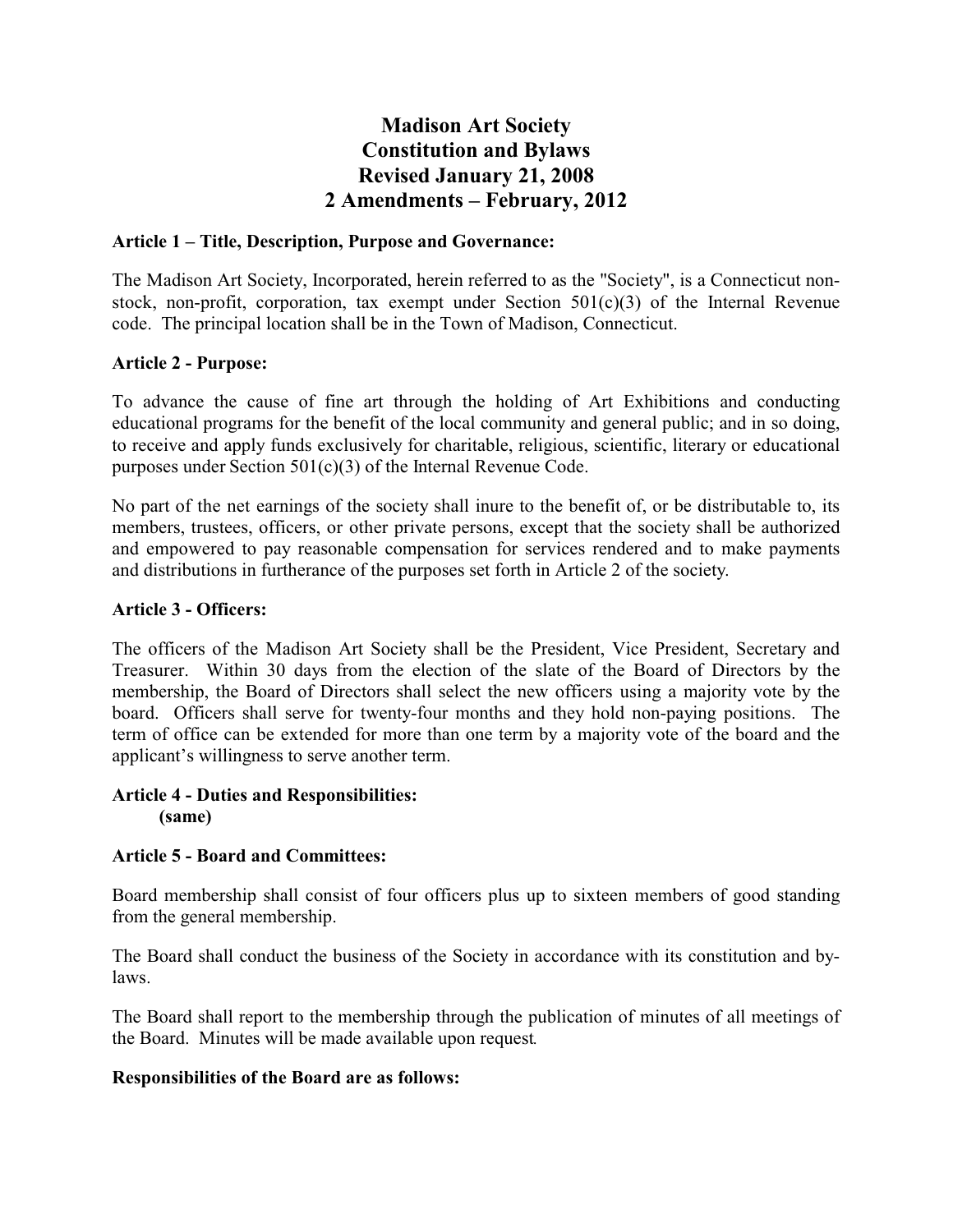The Board shall appoint the following committees, membership of which shall include at least one Associate Artist Member.

The committees of the Society shall be determined by the Board, from time to time, as may be required, to insure the proper and efficient management of the Society. Such committees shall include, but are not limited to, Audit, Exhibition, Program, Nominating, Marketing, Membership and Publicity, the purposes of which are to insure that all functions of the Society are fully explored, discussed and implemented.

Committee membership shall continue for the year in which they are appointed, or until the purpose for the appointment has been successfully concluded. Each committee listed below will be chaired by a member appointed by the Board of Directors. The selection of that chairperson will be done by the Board of Directors within at least 60 days from the Annual Meeting unless noted differently. The committee chairperson will then be responsible to select a Co-chair and the support they deem necessary from the general membership to assist them with the completion of their committee's responsibilities.

Duties of the committees referenced above are:

**Audit Committee** shall be appointed by the Board at the first meeting following the Annual Meeting and shall perform an audit of the financial records of the Society following established standards by the regulatory agencies of the state and federal government. The Audit Committee shall report to the Board the results of their findings at an appropriate meeting of the Board following the examination. The Audit Committee will work directly with the Treasurer. Consultation with outside financial professionals will be performed as deemed appropriate.

**Exhibition Committee** shall be responsible for overseeing the exhibitions within the year as established by the Board of the Madison Art Society. The committee shall oversee the appointment of (a) chairperson(s) for each exhibition and insure that there are adequate members to implement the plans for the exhibition as established by the committee. The chairperson(s) of the individual exhibitions shall be responsible for all details which include, but are not limited to, location of the exhibition, schedule of the exhibition, the time line for preparation, presentation, and dismantling. This would include interacting and coordinating with the Publicity, Program and Marketing Committees.

**The Nominating Committee** shall consist of three Board members who shall submit to the Secretary of the Society a slate of nominees for the position on the Board of Directors (at the Board meeting preceding the Annual Meeting). The list of nominees shall be mailed to each eligible voting member at least three weeks prior to the date of the Annual Meeting. The slate of the Board of Directors shall be elected at the Annual Meeting by a simple majority vote of at least 15% of the membership being present to vote based upon the Nominating Committee's recommendation and considering any nominee from the floor during the annual meeting. The election will be conducted in accordance to parliamentary procedures. Each nominee shall have been determined (in advance of the publication of the list of nominees) by the Nominating Committee to determine if they are willing to serve if elected.

**Program Committee** shall establish programs to be offered to the membership and community at large for consideration and approval by the Board of the Madison Art Society for implementation during the year. The programs shall serve the purposes of the Society as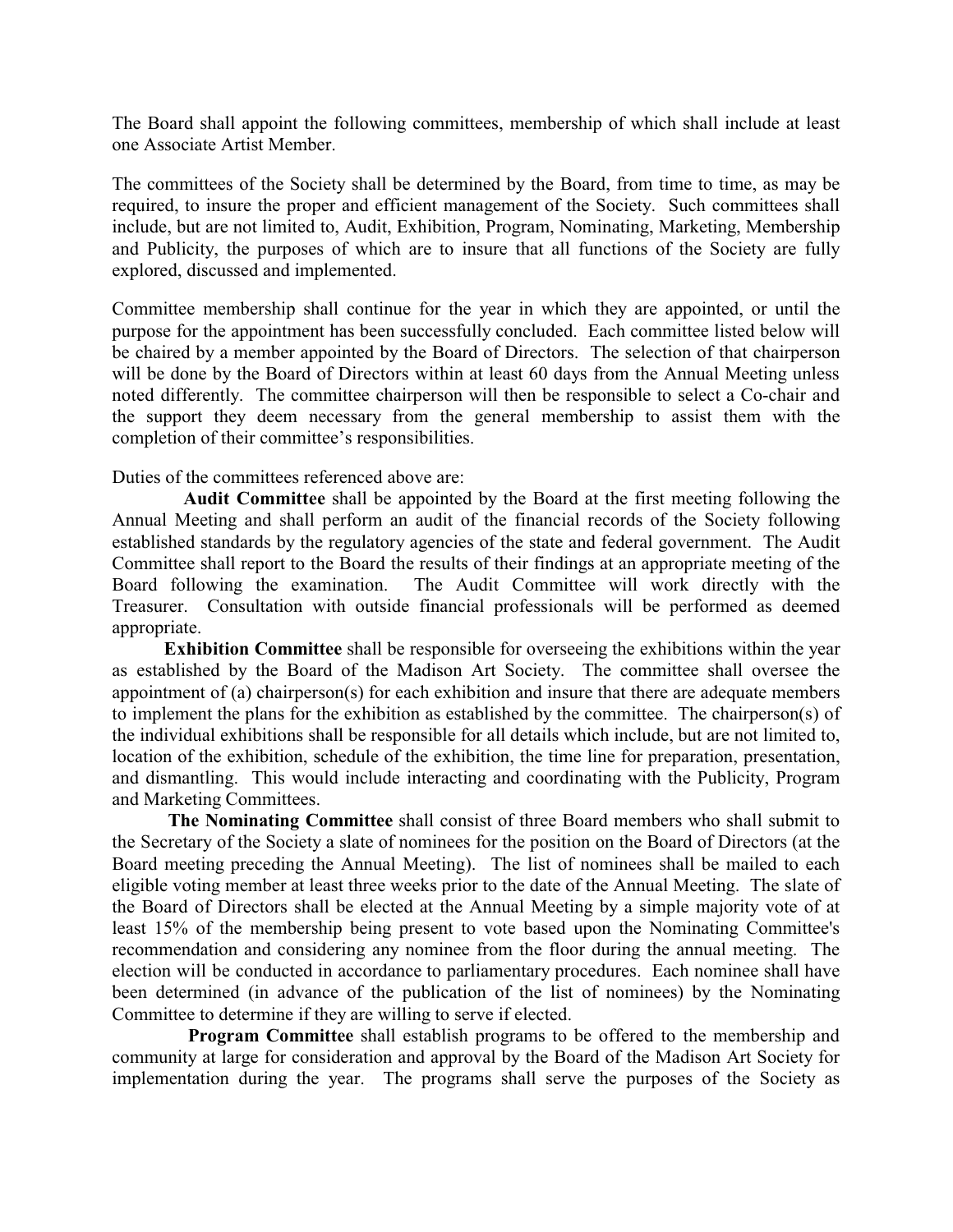enumerated in Article 2. A BOD chairperson will be selected by the Board of Directors at their first meeting following the Annual Meeting.

**Membership Committee***-* shall be appointed by the Board of Directors and the Chairperson will focus on tracking the ongoing status and data management of its membership categories plus notification of members that have attained an Artist Member classification. They will focus on the retention and recruitment of new members to meet the goals of the Society*.*

**Publicity Committee -** shall consist of at least one member totally conversant in the field of publicity, with experience in preparation, submission and publication of news releases and articles to the local media outlets. The Publicity Committee shall be responsible for the continuing dissemination of information concerning the Society and its events, exhibitions, and programs to the community at large to present a positive image of the Society and its purpose. The chairperson shall be appointed by the Board at the first meeting following the annual meeting and election of the directors.

**Marketing Committee –** shall present a program to the Board for their approval a program that promotes the artwork by members of the Madison Art Society's in terms of brochures, programs, and events and encourages and seeks opportunities to participate with other art and community entities that further the purpose of the Society**.** A Chairperson will be selected by the Board of Directors at their first meeting following the Annual Meeting**.**

#### **Article 6 - Membership**

Membership in the Society shall consist of **four categories** as follows: **Artist Members, Associate Artist Members, Honorary or Lifetime Members, and Friends of the Madison Art Society.** All dues- paying members in good standing and Lifetime Members are eligible to vote. Members must be 18 or older and/or a high school graduate. There is a 250 membership cap on the number of Artist and Associate Art membership per annual year. Members are entitled to participate in any and all exhibitions, events, workshops, and other programs of the Society as offered, from time to time by the responsible committee or chairperson. Members are expected to volunteer and support the success of the Madison Art Society**.** Membership entitles members to exhibit their art work at reduced entry fees as developed by the Board of Directors**.** 

**Elected Artist Membership** shall result in having been accepted in two Madison Art Society juried exhibitions within five consecutive years. An Artist Member shall be entitled to vote on all issues before the membership at both the regularly scheduled meetings of the membership as well as any special meeting as may be called by the Board of the Society. They may serve on the Board of Directors.

After a reasonable period of time, Artist Members who are delinquent members and have not paid their dues when notified will be removed from the active membership (after 30 days following a written notification of delinquency). Artist Members who are delinquent will lose their standing and may reapply upon meeting the requirement of being accepted into two juried shows*.*

**Associate Artist Members** shall enjoy all the privileges of the Society including eligibility to serve on the Board of Directors. Associate Artist Members may submit art work for consideration in the Society's juried exhibitions in accordance with the published prospectus. An Associate Artist Member elected to the Board, may vote in any and all Board Meetings while serving as a Board member and they are entitled to vote on all issues before the membership at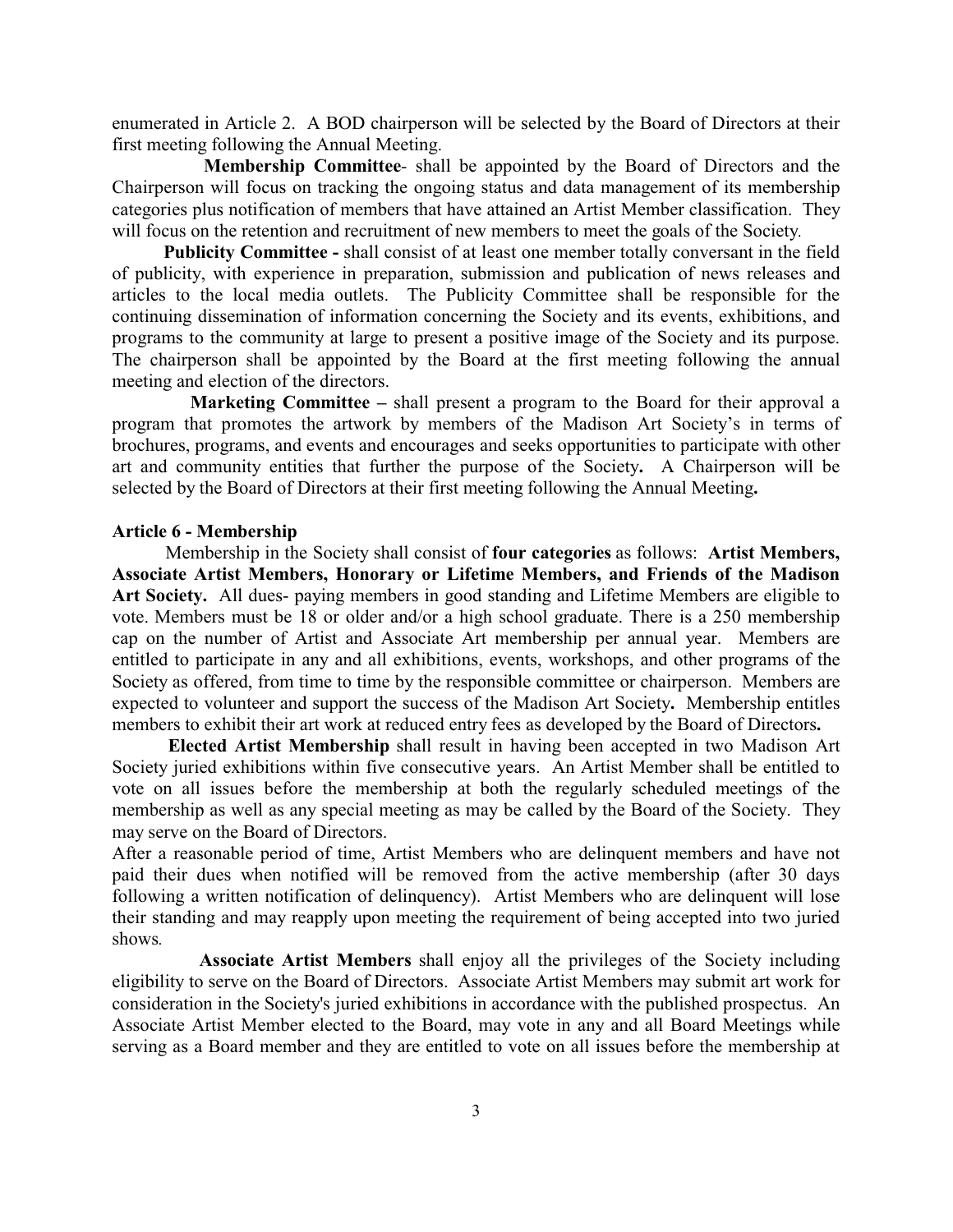regularly scheduled meetings as well as special meetings as may be called by the Board of the Society.

### **Lifetime and Honorary Memberships**

**Life Member of the Madison Art Society** *-* who shall be elected from the Artist Membership on the basis of their accomplishments and contributions to the Society over a protracted period of time (at least ten years) by a majority vote of the members of theBoard of Directors. A Life Member shall have all the privileges of an Artist Member. Dues for a Life Member shall be waived.

**Honorary Member of the Madison Art Society** *-* who shall be elected by a majority of Board of Directors for the purpose of recognizing an exceptional service or generosity to the Madison Art Society. An Honorary Member shall receive notice of any and all programs, exhibitions and events of the Society in order to be kept abreast of the functioning of the Society.

**Friends of the Madison Art Society** - are individuals who support the purpose of the Madison Art Society; who offer advice and assistance to promote the Society within the community at large; who, through donation of time and resources, enhance the opportunity of the Society to promote the exhibition of fine art and art education to the community at large. They will receive notice of any and all programs, exhibitions and events of the Society in order to be kept abreast of the functioning of the Society. Within the category of Friends of the Madison Art Society, there are various levels of recognition. They are as follows:

**Business/Corporate** - shall be non-individual entities, which have made a prescribed annual contribution to the Society to further the programs of the Society. Such members may designate one individual employee to represent them as a Friend of the Society without the payment of dues*.*

**Donors** *-* shall be recognized by the Board of Directors based upon certain monetary or inkind gifts, donated to further the goals and purposes of the Society, according to the amount given in a calendar year*:*

| <b>BENEFACTOR:</b>   | at least \$5000.00           |
|----------------------|------------------------------|
| <b>PATRON:</b>       | at least \$2500.00           |
| <b>SUSTAINING:</b>   | at least \$1000.00           |
| <b>SUPPORTING:</b>   | at least \$500.00            |
| <b>CONTRIBUTING:</b> | at least \$250.00            |
| <b>FRIEND:</b>       | <b>Annual Membership Fee</b> |

Any donor who is also an Artist or Associate Member shall receive all privileges of full membership without the payment of dues.

#### **Article 7- Meetings**

An annual meeting shall be held in September of each year or on a date designated at least two months in advance by the Board of Directors. The date should be chosen by the Board in sufficient time to permit the Secretary to issue a call for the annual meeting, provide the agenda, and mail to each voting member three weeks prior to the designated date. The purpose of the Annual Meeting shall be to elect Board of Directors for the coming year and to accomplish such other business as may be required by the Board for the edification of the full membership. A quorum for the Annual Meeting shall consist of 15% of the Artist and Associate Artist Membership present.

**Article 8 - Dues and Fees**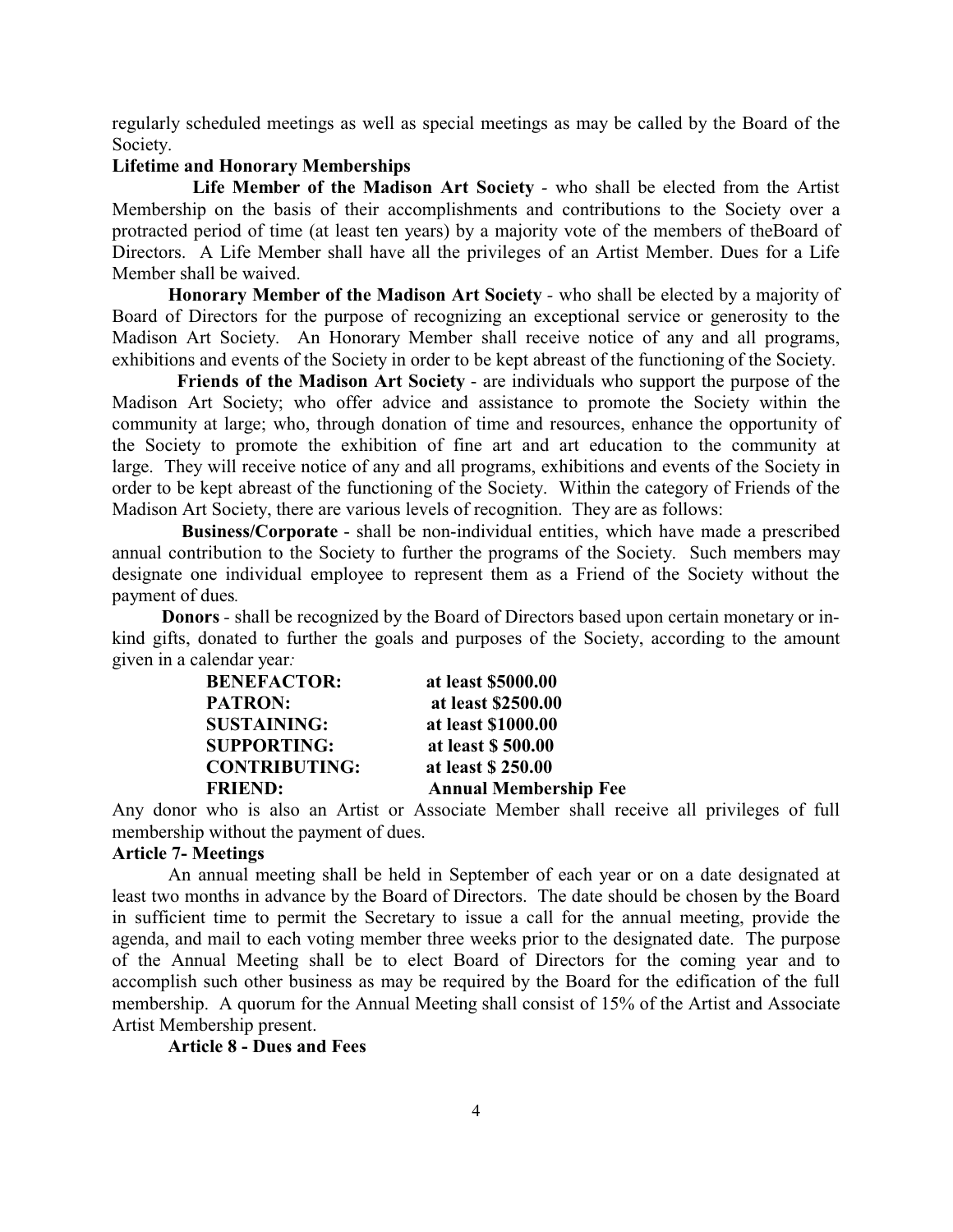Annual dues shall be paid by members of the Society in the amount to be determined annually by the Board of Directors of the Society for the coming year. Annual membership dues are payable during the month of January. The membership year is January 1<sup>st</sup> through December 31<sup>st</sup>. Annual dues are required prior to the acceptance of any art work for any exhibition of the Society.

All members' dues must be current to be eligible for entry into any MAS exhibitions and to serve on the board. Payment of the annual dues allows members a reduced entry fee into the annual juried show. The Board of Directors will establish the program and exhibition fees on an annual basis.

#### **Article - 9 – Dissolution**

Upon dissolution of the corporation, assets shall be distributed for one or more exempt purposes within the meaning of section 501 (C) (3) of the Internal Revenue code or the corresponding section of any future federal tax code, or shall be distributed to organizations that support the advancement of the fine arts. No part of the net earnings of the corporation shall inure to the benefit of, or be distributable to, its members or officers or other private persons unless to compensate for services rendered.

# **Article - 10 Amendments**

The MAS Constitution may be amended by formal, written ballot by the voting membership provided the proposed amendment has been recommended by the Board of Directors of the Madison Art Society, announced in a written notice of the meeting submitted to the Artist Membership at least three weeks prior to the scheduled meeting, and announced at the meeting at which the vote is to be taken. Written ballots shall be sent to each voting member with the notice of the meeting*.* A quorum of 15% of the membership is needed to approve the changes. A majority of that quorum is required to carry the motion.

#### **Amendment- February, 2012**

Two amendments were approved by the membership:

· Membership age is a minimum of over eighteen years old and or graduated from high school.